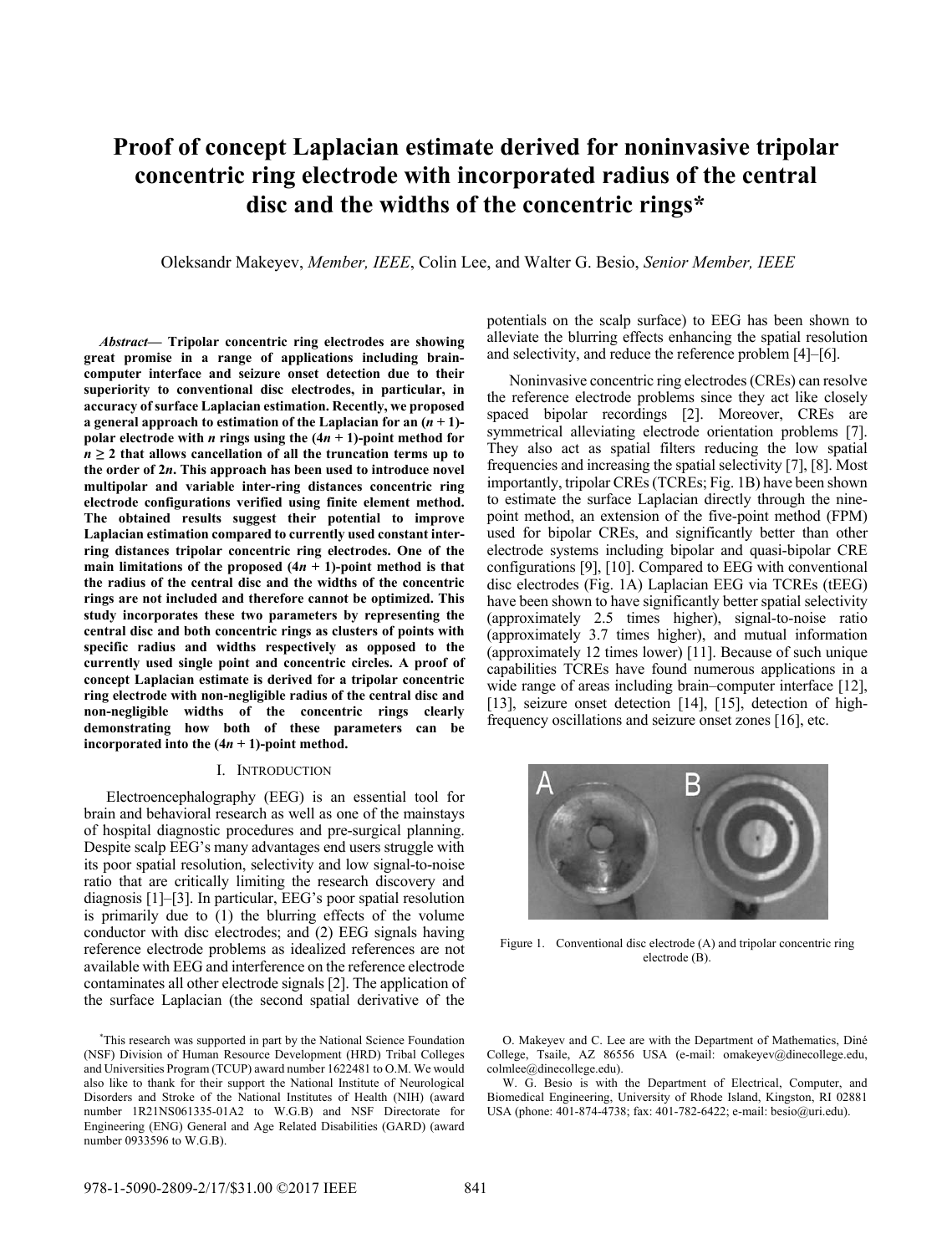In [17] we have shown that accuracy of Laplacian estimation can be improved with multipolar CREs. General approach to estimation of the Laplacian for an  $(n + 1)$ -polar electrode with *n* rings using the  $(4n + 1)$ -point method for  $n \ge$ 2 has been proposed. This approach allows cancellation of all the Taylor series truncation terms up to the order of 2*n* which has been shown to be the highest order achievable for a CRE with *n* rings [17]. Proposed approach was validated using finite element method (FEM) modeling. Multipolar CRE configurations with *n* ranging from 1 ring (bipolar configuration) to 6 rings (septapolar configuration) were compared and obtained results suggested statistical significance of the increase in Laplacian accuracy caused by increase in the number of rings *n* [17].

Most recently, in [18] the next fundamental step toward further improving the Laplacian estimation accuracy was taken by proposing novel variable inter-ring distances CREs. Laplacian estimates for linearly increasing and linearly decreasing inter-ring distances TCRE (*n* = 2) and quadripolar CRE  $(n = 3)$  configurations were derived using a modified  $(4n)$ + 1)-point method from [17] and directly compared to their constant inter-ring distances counterparts using Laplacian estimation errors obtained via FEM modeling. The obtained results suggested that increasing inter-ring distances CRE configurations may offer more accurate Laplacian estimates compared to respective constant inter-ring distances CRE configurations.

One of the main limitations of the  $(4n + 1)$ -point method is that at this point of time the widths of the concentric rings and the radius of the central disc are not taken into account and therefore cannot be optimized [17], [18]. Moreover, assuming these parameters to be negligible is inconsistent with the physical design of currently used TCREs (Fig. 1B). To pursue our ultimate goal of optimizing CRE designs for specific applications, in this study, these parameters are included into the modified  $(4n + 1)$ -point method along with the currently included number of rings, size of the electrode, and inter-ring distances. A proof of concept surface Laplacian estimate is derived for a specific TCRE configuration.

#### II. METHODS

#### *A. Preliminaries and Notations*

In [17] the general  $(4n + 1)$ -point method for constant interring distances  $(n + 1)$ -polar CRE was derived using a regular plane square grid with all inter-point distances equal to *r* as shown in Fig. 2. As one of the steps in deriving the method, FPM (a bipolar CRE configuration Laplacian estimate) was applied to the points with potentials  $v_0$ ,  $v_{r,1}$ ,  $v_{r,2}$ ,  $v_{r,3}$  and  $v_{r,4}$ (first concentric ring of radius *r*) following Huiskamp's calculation of the Laplacian potential using Taylor series expansion [19]:

$$
\sum_{i=1}^{4} \nu_{r,i} = 4\nu_0 + \frac{2r^2}{2!} \left( \frac{\partial^2 \nu}{\partial x^2} + \frac{\partial^2 \nu}{\partial y^2} \right) + \frac{2r^4}{4!} \left( \frac{\partial^4 \nu}{\partial x^4} + \frac{\partial^4 \nu}{\partial y^4} \right) + \dots (1)
$$

where  $\frac{2r^4}{4!} \left( \frac{\partial^4 v}{\partial x^4} + \frac{\partial^4 v}{\partial y^4} \right) + \frac{2r^6}{6!} \left( \frac{\partial^6 v}{\partial x^6} + \frac{\partial^6 v}{\partial y^6} \right) \dots$  $r^4$  (  $\partial^4v$  ,  $\partial^4v$  )  $2r^6$  (  $\partial^6v$  ,  $\partial^6v$  $\left(\frac{\partial^4 v}{\partial x^4} + \frac{\partial^4 v}{\partial y^4}\right) + \frac{2r^6}{6!} \left(\frac{\partial^6 v}{\partial x^6} + \frac{\partial^6 v}{\partial y^6}\right)$  $(\partial x^{\sigma} \quad \partial y^{\sigma})$  6!  $(\partial x^{\sigma} \quad \partial y^{\sigma})$  $\left(\frac{\partial^4 v}{\partial x^4} + \frac{\partial^4 v}{\partial y^4}\right) + \frac{2r^6}{6} \left(\frac{\partial^6 v}{\partial y^6} + \frac{\partial^4 v}{\partial y^4}\right)$  $\partial x^4$   $\partial y^4$  ) 6!  $\partial x^6$   $\partial$ 

is the truncation error. Similar FPMs were applied to the points with potentials  $v_0$ ,  $v_{2r,1}$ ,  $v_{2r,2}$ ,  $v_{2r,3}$  and  $v_{2r,4}$  (second concentric



Figure 2. Regular plane square grid with inter-point distances equal to *r*.

ring of radius 2*r*), etc. For the outer ring of the  $(n + 1)$ -polar CRE with radius *nr* the FPM was applied to the points with potentials  $v_0$ ,  $v_{nr,1}$ ,  $v_{nr,2}$ ,  $v_{nr,3}$  and  $v_{nr,4}$  (Fig. 2). All the FPMs including the one in (1) can be further generalized by taking the integral along the circle of the respective radius (equal to *r* in case of (1)) around the point with potential  $v_0$  of the Taylor series expansion but for the purposes of this study using averages of potentials from points on the circle is sufficient.

# *B. Proof of concept TCRE configuration*

In Fig. 2, the central disc of the CRE is represented as a point with negligible radius and the concentric rings are represented as circles with negligible widths. A proof of concept TCRE configuration with non-negligible central disc radius and non-negligible widths of concentric rings is presented in Fig. 3. In this proof of concept configuration, the central disc has a radius of 2*r* and both concentric rings have widths of 2*r*.

In Table 1, the  $(4n + 1)$ -point method notations from Fig. 2 are used to describe the average potentials on concentric circles of radii ranging from *r* to 8*r* for the proof of concept TCRE in Fig. 3.



Figure 3. Proof of concept TCRE with non-negligible central disc radius and concentric ring width.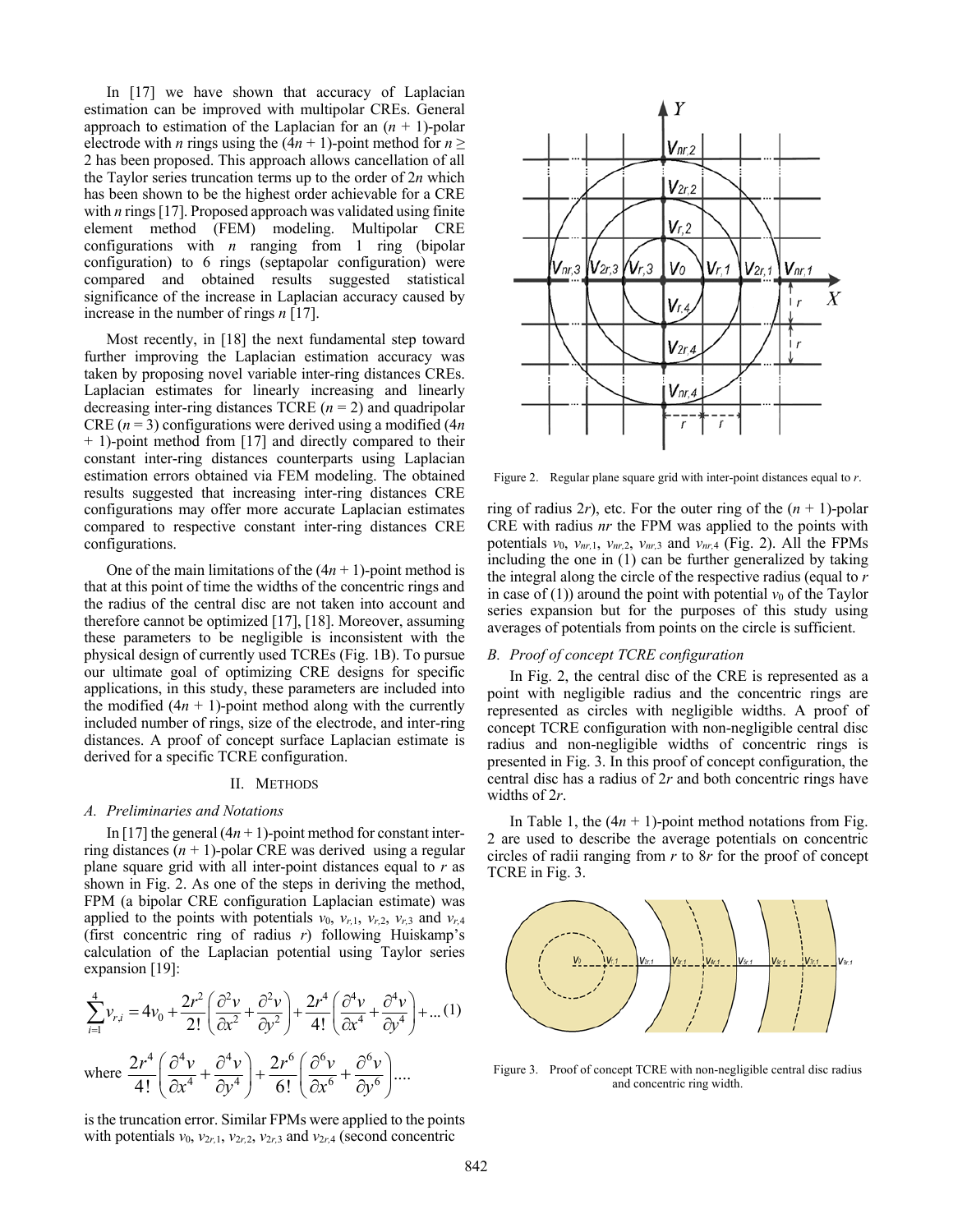#### TABLE I. AVERAGE POTENTIALS ON CONCENTRIC CIRCLES

| <b>Concentric Circle</b><br><b>Radius</b> | <b>Average Potential on Concentric Circle</b>  |
|-------------------------------------------|------------------------------------------------|
| r                                         | $v_r = \frac{1}{4} \sum_{i=1}^{4} v_{r,i}$     |
| 2r                                        | $v_{2r} = \frac{1}{4} \sum_{i=1}^{4} v_{2r,i}$ |
| 3r                                        | $v_{3r} = \frac{1}{4} \sum_{i=1}^{4} v_{3r,i}$ |
| 4r                                        | $v_{4r} = \frac{1}{4} \sum_{i=1}^{4} v_{4r,i}$ |
| 5r                                        | $v_{5r} = \frac{1}{4} \sum_{i=1}^{4} v_{5r,i}$ |
| 6r                                        | $v_{6r} = \frac{1}{4} \sum_{i=1}^{4} v_{6r,i}$ |
| 7r                                        | $v_{7r} = \frac{1}{4} \sum_{i=1}^{4} v_{7r,i}$ |
| 8r                                        | $v_{8r} = \frac{1}{4} \sum_{i=1}^{4} v_{8r,i}$ |

In Table 2 the same average concentric circle potentials  $v_{kr}$ for the concentric rings with radius *kr* for *k* ranging from 1 to 8 (Table 1) are solved for using corresponding FPM Taylor series expansion equations similar to (1).

TABLE II. TABLE TYPE STYLES

| <b>Concentric Circle</b><br><b>Radius</b> | <b>Taylor Series for Concentric Circle</b>                                                                   |
|-------------------------------------------|--------------------------------------------------------------------------------------------------------------|
| r                                         | $v_r \approx v_0 + \frac{2 \cdot 1^2}{4 \cdot 2!} r^2 \Delta v_0 + \frac{2 \cdot 1^4}{4 \cdot 4!} r^4 T_4$   |
| 2r                                        | $v_{2r} \cong v_0 + \frac{2 \cdot 2^2}{4 \cdot 2!} r^2 \Delta v_0 + \frac{2 \cdot 2^4}{4 \cdot 4!} r^4 T_4$  |
| 3r                                        | $v_{3r} \cong v_0 + \frac{2 \cdot 3^2}{4 \cdot 2!} r^2 \Delta v_0 + \frac{2 \cdot 3^4}{4 \cdot 4!} r^4 T_4$  |
| 4r                                        | $v_{4r} \cong v_0 + \frac{2 \cdot 4^2}{4 \cdot 2!} r^2 \Delta v_0 + \frac{2 \cdot 4^4}{4 \cdot 4!} r^4 T_4$  |
| 5r                                        | $v_{s_r} \cong v_0 + \frac{2 \cdot 5^2}{4 \cdot 2!} r^2 \Delta v_0 + \frac{2 \cdot 5^4}{4 \cdot 4!} r^4 T_4$ |
| 6r                                        | $v_{6r} \cong v_0 + \frac{2 \cdot 6^2}{4 \cdot 2!} r^2 \Delta v_0 + \frac{2 \cdot 6^4}{4 \cdot 4!} r^4 T_4$  |
| 7r                                        | $v_{7r} \cong v_0 + \frac{2 \cdot 7^2}{4 \cdot 2!} r^2 \Delta v_0 + \frac{2 \cdot 7^4}{4 \cdot 4!} r^4 T_4$  |
| 8r                                        | $v_{8r} \cong v_0 + \frac{2 \cdot 8^2}{4 \cdot 2!} r^2 \Delta v_0 + \frac{2 \cdot 8^4}{4 \cdot 4!} r^4 T_4$  |

where 2.  $2^2$  $0 = \overline{\lambda x^2} + \overline{\lambda x^2}$  $v_0 = \frac{\partial^2 v}{\partial x^2} + \frac{\partial^2 v}{\partial y^2}$  $x^2$  *dy*  $\Delta v_0 = \frac{\partial^2 v}{\partial x^2} + \frac{\partial^2 v}{\partial y^2}$  $\frac{\partial}{\partial x^2} + \frac{\partial}{\partial y^2}$  is the surface Laplacian potential

at the point with potential  $v_0$  and 4.,  $2^4$  $T_4 = \frac{\partial^4 v}{\partial x^4} + \frac{\partial^4 v}{\partial y^4}$  $x^4$  *dy*  $=\frac{\partial^4 v}{\partial 4}+\frac{\partial^4 v}{\partial 4}$  $\frac{\partial x^4}{\partial x^4} + \frac{\partial y^4}{\partial y^4}$  is the fourth order truncation term.

#### III. RESULTS

In order to derive the surface Laplacian estimate for the proof of concept TCRE configuration from Fig. 3 we first calculate the potentials on three recording surfaces of the TCRE: the central disc, the middle concentric ring, and the outer concentric ring.

To calculate the potential  $v_{CD}$  on the central disc with radius equal to 2*r* (Fig. 3) we average the potentials at the center point of the square grid with potential  $v_0$ , on the concentric circle of radius *r*, and on the concentric circle of radius 2*r*:

$$
v_{CD} = \frac{v_0 + v_r + v_{2r}}{3} \approx v_0 + \frac{5}{12}r^2 \Delta v_0 + \frac{17}{144}r^4 T_4 \tag{2}
$$

To calculate the potential  $v_{MR}$  on the middle concentric ring of the TCRE (Fig. 3) we average the potentials on concentric circles with radii equal 3*r*, 4*r* , and 5*r* as follows:

$$
v_{MR} = \frac{v_{3r} + v_{4r} + v_{5r}}{3} \approx v_0 + \frac{25}{6}r^2 \Delta v_0 + \frac{481}{72}r^4 T_4 \tag{3}
$$

To calculate the potential  $v_{OR}$  on the outer concentric ring of the TCRE (Fig. 3) we average the potentials on concentric circles with radii equal 6*r*, 7*r* , and 8*r* as follows:

$$
v_{OR} = \frac{v_{6r} + v_{7r} + v_{8r}}{3} \approx v_0 + \frac{149}{12}r^2 \Delta v_0 + \frac{7793}{144}r^4 T_4 \tag{4}
$$

Next, we subtract the potential on the central disc  $v_{CD}(2)$ from the potential on the inner concentric ring  $v_{MR}(3)$  to cancel out *v*0:

$$
v_{MR} - v_{CD} \approx \frac{15}{4} r^2 \Delta v_0 + \frac{105}{16} r^4 T_4
$$
 (5)

In a similar way, we subtract the potential on the central disc *vCD* (2) from the potential on the outer concentric ring *vOR* (4) to cancel out  $v_0$ :

$$
v_{OR} - v_{CD} \cong 12r^2 \Delta v_0 + 54r^4 T_4 \tag{6}
$$

Finally, we combine differences (5) and (6) into a linear combination with coefficients 24/55 and -7/132 respectively to cancel out the fourth order truncation term  $T_4$  and provide the estimate for Laplacian ∆*v*0:

$$
\Delta v_0 \approx \frac{1}{r^2} \left[ \frac{24}{55} (v_{MR} - v_{CD}) - \frac{7}{132} (v_{OR} - v_{CD}) \right]
$$
  
= 
$$
\frac{1}{7260r^2} \left[ 3168 (v_{MR} - v_{CD}) - 385 (v_{OR} - v_{CD}) \right]
$$

#### IV. DISCUSSION

This work is a part of our continued effort to improve the electrode design for noninvasive electrophysiology via CREs with our ultimate goal being determining suboptimal CRE designs for specific applications. The surface Laplacian estimate in (7) is, to the best of the authors' knowledge, the first one derived taking into account the widths of the concentric rings and the radius of the central disc. Similar steps can be used to estimate Laplacian for any other multipolar